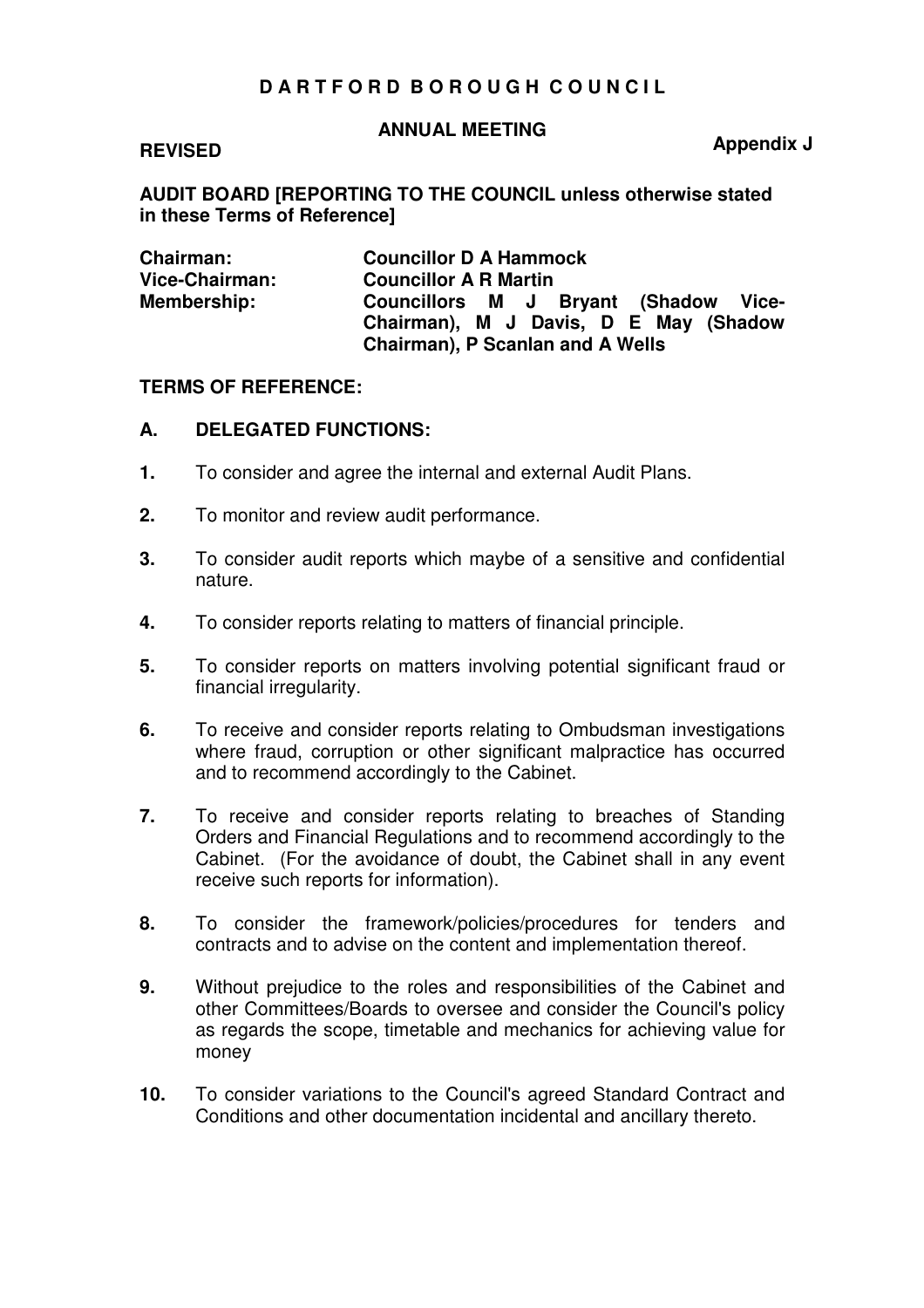# **D A R T F O R D B O R O U G H C O U N C I L**

## **ANNUAL MEETING**

#### **REVISED**

- **11.** To consider and keep under review Council policies and procedures on procurement to ensure that these accord with Standing Orders, Financial Regulations and best practice.
- **12.** To consider reports on matters involving contractual disputes and to recommend accordingly.
- **13.** To receive and consider reports from the Monitoring Officer on lawfulness and/or maladministration.
- **14.** To receive and consider reports from the Chief Finance Officer on vires, financial impropriety and probity issues.
- **15.** To consider reports on the Whistleblowing Policy where fraud, corruption or other significant malpractice has occurred and to recommend accordingly to the Cabinet.
- **16.** To consider reports on the Corporate Complaints Procedure where fraud, corruption or other malpractice has served to undermine the Council's internal controls and lines of reporting and to recommend accordingly to the Cabinet.
- **17.** In order to ensure propriety and probity on corporate land issues including the promotion of specific corporate developments, to review the decisions of the Cabinet as they relate to the treatment of planning policy and land disposals particularly where there is a potential for conflict and to ensure that Cabinet decisions relating to corporate land and the promotion of specific corporate developments are made consistently with other decisions.
- **18.** To monitor the Members' Allowances Scheme and information regarding Members' attendance at meetings of the Council, the Cabinet, Committees, Boards and Panels and on Outside Bodies.

#### **19. Discussion/Consultation Papers**

To respond to discussion/consultation papers relating to matters connected/associated with the functions of the Board in accordance with the procedure set out in the Appendix to these Terms of Reference.

#### **20. Corporate Governance**

 To consider and keep under review the Council's corporate governance arrangements to ensure that these accord with and/or comply with legislation and best practice.